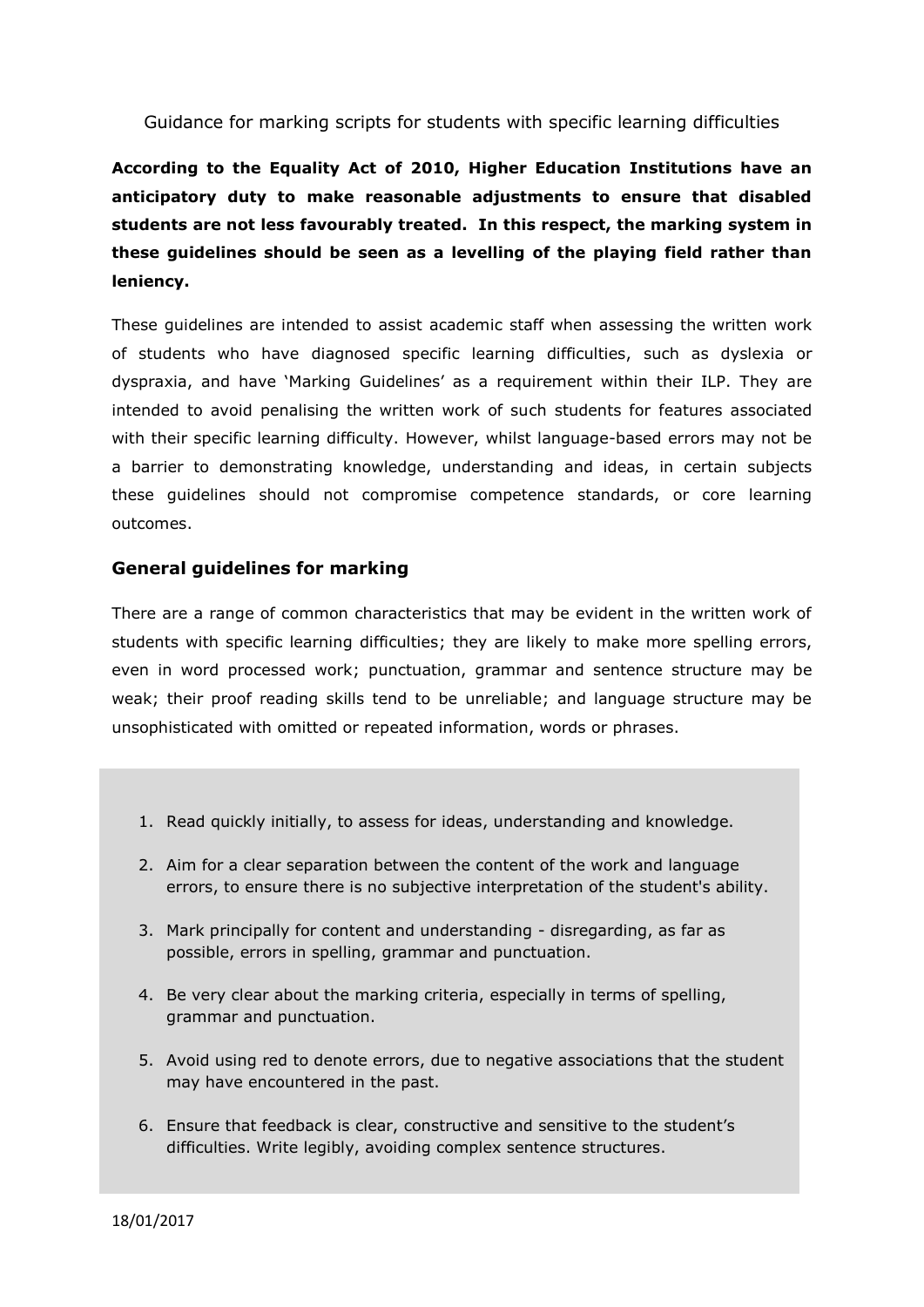### **Error Analysis Marking:**

Even if you are marking without penalising for mistakes in the technical use of language, students do need help to develop their written English skills. The following marking system will help a student to aim towards independent learning, as long as it is augmented with explanations, examples and models of good practice.

Error analysis marking encourages the student to find and correct errors identified by a tutor through a coded mark in the margin e.g. **Sp** - spelling, **G** -grammar, **SS** - sentence structure, **P** - punctuation, **V** - vocabulary, **O** - word omission, **R** - repetition, **T** - tense.

Using this guidance the student will examine the line of writing, identify the highlighted error and attempt to correct it. Once a student learns to identify particular types of error, s/he can begin to check their own work and re-draft accordingly.